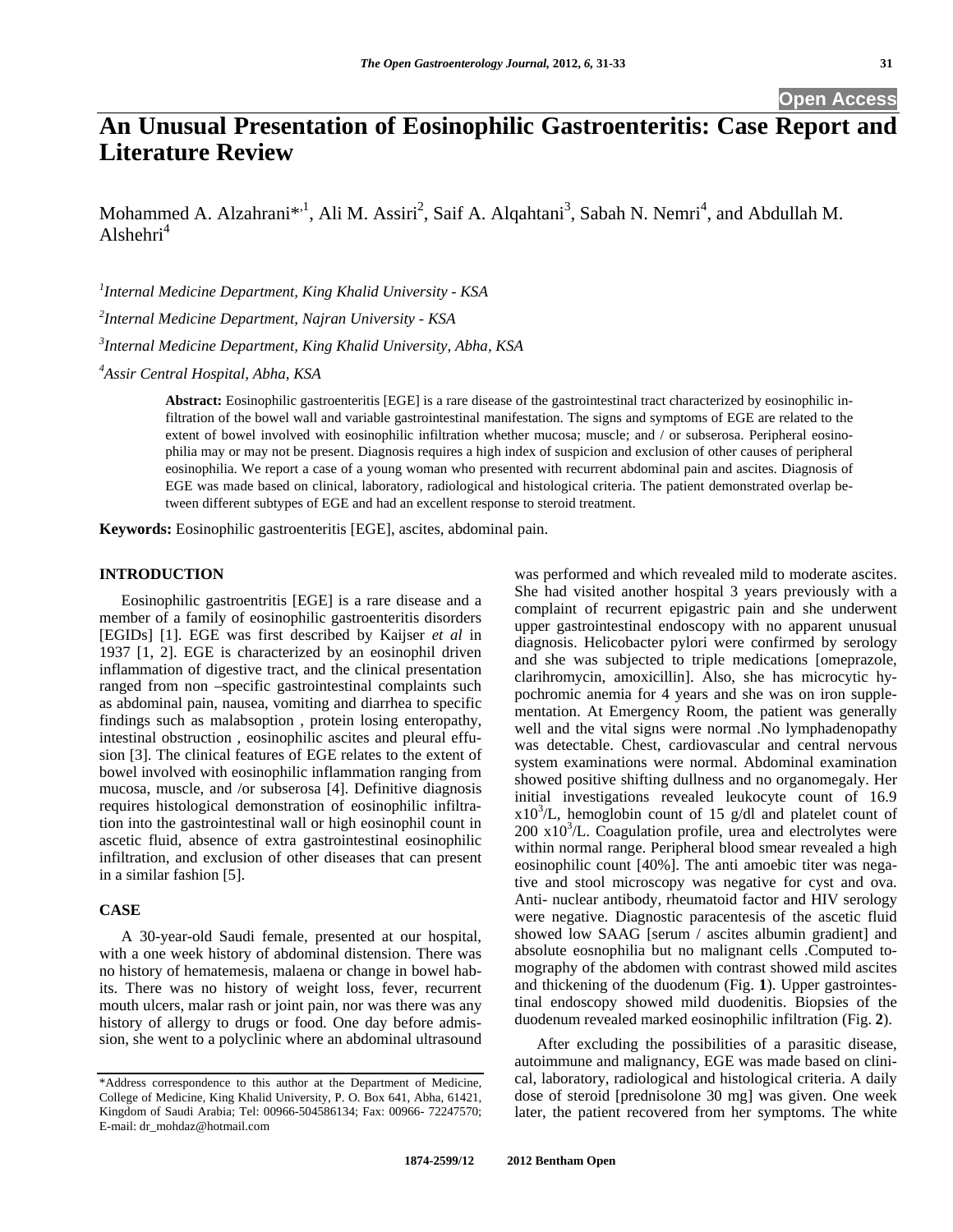

**Fig. (1).** Computed tomography of the abdomen showed non obstructive bowel pattern with increase in small bowel thickening and moderate ascetic fluid.



**Fig. (2).** Duodenal biopsy showed marked eosinophilic infiltration.

blood cell count was  $9.5 \times 10^3$ /L with 2 % eosinophils. Steroid treatment was tapered and terminated after 6 weeks. Two months later, the patient had recovered from EGE and follow up by ultrasound of abdomen showed presence of no ascites.

# **DISCUSSION**

 Primary EGE is defined as a disorder that affects the gastrointestinal tract with eosinophilic – rich inflammation in the absence of other known causes of eosinophilia, such as drug reaction, parasitic infection, or malignancy [1]. EGE can affect patients of any age, but typically it is found in the third through fifth decade of life with a male predominance [6, 7]. The pathological process may occur in any part of the gastrointestinal tract with; stomach and duodenum most commonly involved. However, the patients may have various clinical presentations depending on the region of the gastro-intestinal tract involved and the depth of the bowel wall involvement. EGE is therefore classified into mucosal, muscular and subserosal subtypes with, considerable overlap [4, 6].

 Mucosal EGE, which is the most common EGE subtype, presents with abdominal pain, nausea, vomiting, diarrhea, anaemia and weight loss secondary to malabsorption or protein losing enteropathy [4, 5, 8, 9]. Muscularis EGE, often manifests as gastric outlet or small bowel obstruction [4-6, 8]. Subserosal EGE, presents with isolated ascites or ascites in combination with symptoms characteristic of mucosal or muscularis EGE [5, 6, 8, 10]. The pathogenesis and etiology of the disease is not well understood. Diagnostic evaluation of EGE is based on a high index of clinical suspicion with peripheral eosinophilia, the absence of an identified cause of eosinophilia, and the exclusion of eosinophilic involvement in organs other than gastro-intestinal tract.

 Talley *et al.* [6] identified three main diagnostic criteria of EGE: [1] the presence of gastrointestinal symptoms, [2] biopsies demonstrating eosinophilic infiltration of one or more areas of the gastrointestinal tract, and [3] absence of parasitic or extra-intestinal disease. However, definitive diagnosis requires histological evidence of eosinophilic infiltration of > 20 eosinopils per high power field on microscopic examination. In subserosal EGE, abdominal paracentesis demonstrates a sterile fluid with high eosinophilic count [5, 6, 11, 12]. Our patient suffered from recurrent abdominal pain for about three years resulting in three hospital visits and upper gastrointestinal endoscopic intervention. She was also found to have ascites, and a high eosinophilic count was found in peripheral blood smear and ascetic fluid and other causes of eosinophilia were excluded. Biopsies were taken from stomach and duodenum which showed eosinophilic infiltration of mucosa and submucosal layers of the intestinal wall. Thus this patient fulfilled the criteria for the diagnosis of EGE, and has overlap between EGE subtypes.

 Radiological imaging tests are not helpful in diagnosis of EGE and do not have a pathognomonic appearance. The most common computed tomography finding is thickening of the intestinal wall and occasionally, localized lymphadenopathy. Ascites is usually detected in patients with subserosal layer involvement [5, 11-13]. Endoscopic evaluation may demonstrate changes in the gastrointestinal mucosa varying from normal appearance to severe inflammation, with erosion, exudates, furrowing polyps, mucosal rings and stricture formation [5, 6, 8, 14].

 The ideal treatment of EGE is to identify and remove the causative agents if they exist but in adults, the causative agents are not usually evident [15, 16]. Treatment with steroids is the mainstay of managing EGE. Clinical improvement usually occurs within two weeks regardless the layer of bowel involved and usage of prednisolone should be tapered over two to four weeks. However, some patients require prolonged therapy [up to several months] to produce resolution of symptoms [8, 11]. Long- term prognosis of patients with EGE is generally good [8, 11]. Adult patients may experience relapse of the disease and may need chronic low dose of steroids or transition to budesonide or leukotriene antagonist [17-19].